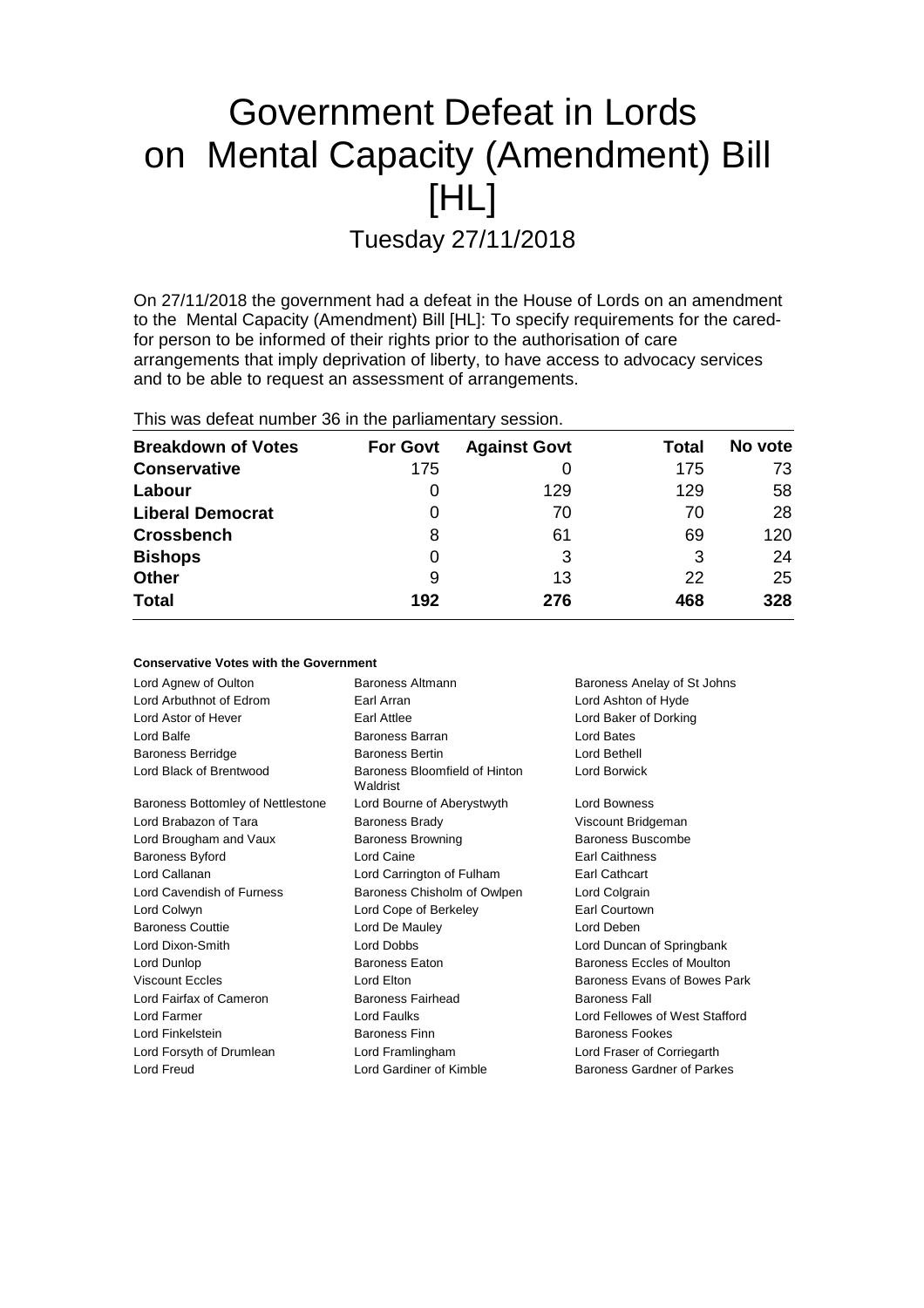Lord Garnier **Lord Gilbert of Panteg Corporation**<br>
Lord Goodlad **Corporation Lord Grade of Yarmouth** Corporation Corporation Corporation Corporation Corporation Corporation Corporation Corporation Corporation Corporation C Lord Goodlad Lord Grade of Yarmouth Lord Griffiths of Fforestfach Lord Harris of Peckham Lord Haselhurst Lord Hayward Baroness Helic **Mateur Constructed Higgins** Lord Higgins **Lord Hodgson of Astley Abbotts** Lord Holmes of Richmond Earl Home Earl Home Baroness Hooper<br>
Earl Howe Baroness Hooper Earl Howe Baroness Hooper Lord Horam **Earl Howe** Earl Howe **Lord Howell of Guildford**<br>
Lord Hunt of Wirral **Earl Howe** Lord James of Blackheath **Earl Baroness Jenkin of Kenr** Lord Hunt of Wirral **Lord James of Blackheath** Baroness Jenkin of Kennington Lord Jopling **Lord King of Bridgwater** Lord Kirkhope of Harrogate Lord Lamont of Lerwick Lord Lang of Monkton Lord Lansley Lord Leigh of Hurley **Lord Lexden** Lord Lexden **Lord Lord Lilley** Earl Lindsay **Earl Lingfield** Earl Liverpool Lord Livingston of Parkhead Lord Lucas Lord MacGregor of Pulham Market Lord Mackay of Clashfern Lord Magan of Castletown Lord Mancroft Baroness Manzoor Lord Marland Lord Marlesford Lord McColl of Dulwich Lord McInnes of Kilwinning Baroness Meyer Duke of Montrose Baroness Morris of Bolton Lord Naseby Lord Nash Baroness Neville-Jones Baroness Neville-Rolfe Lord Northbrook Lord Norton of Louth Lord O'Shaughnessy Baroness O'Cathain Lord Palumbo Lord Patten of Barnes Lord Patten Baroness Pidding Lord Polak Lord Porter of Spalding **Lord Price** Lord Price **Lord Randall of Uxbridge** Baroness Rawlings **Baroness Redfern Baroness Redfern Lord Renfrew of Kaimsthorn** Lord Risby **Lord Robathan** Baroness Rock Lord Sassoon **Baroness Sater** Baroness Sater Baroness Scott of Bybrook Baroness Seccombe Earl Selborne Lord Selkirk of Douglas Baroness Shackleton of Belgravia Lord Sherbourne of Didsbury Lord Shinkwin Lord Smith of Hindhead Baroness Stedman-Scott Lord Sterling of Plaistow Lord Strathclyde **Baroness Stroud** Baroness Stroud Baroness Sugg Lord Suri Lord Swinfen Lord Taylor of Holbeach Lord Trefgarne Viscount Trenchard Lord Trimble Lord True Lord Tugendhat Viscount Ullswater Baroness Vere of Norbiton Baroness Verma Lord Wakeham Baroness Warsi Lord Wasserman Lord Wei Duke of Wellington **Baroness Wheatcroft Lord Whitby** Baroness Williams of Trafford Baroness Wyld Lord Young of Cookham Viscount Younger of Leckie

Lord Hamilton of Epsom Baroness Hanham

**Conservative Votes against the Government**

### **Labour Votes with the Government**

## **Labour Votes against the Government**

Baroness Adams of Craigielea Lord Anderson of Swansea Baroness Andrews Baroness Armstrong of Hill Top Baroness Bakewell **Baroness Lord Bassam of Brighton** Lord Beecham **Lord Berkeley** Baroness Billingham Lord Blunkett Lord Bragg Lord Brennan Lord Brooke of Alverthorpe Lord Brookman Lord Browne of Ladyton Baroness Bryan of Partick Lord Campbell-Savours Lord Cashman Baroness Chakrabarti Lord Christopher Lord Clark of Windermere Lord Clarke of Hampstead Lord Collins of Highbury Baroness Corston Baroness Crawley **Lord Cunningham of Felling Carol** Lord Darling of Roulanish Lord Davies of Oldham **Lord Desai** Baroness Donaghy Baroness Drake Lord Dubs Lord Elder Lord Evans of Watford Lord Faulkner of Worcester Lord Foulkes of Cumnock Baroness Gale Lord Giddens Lord Glasman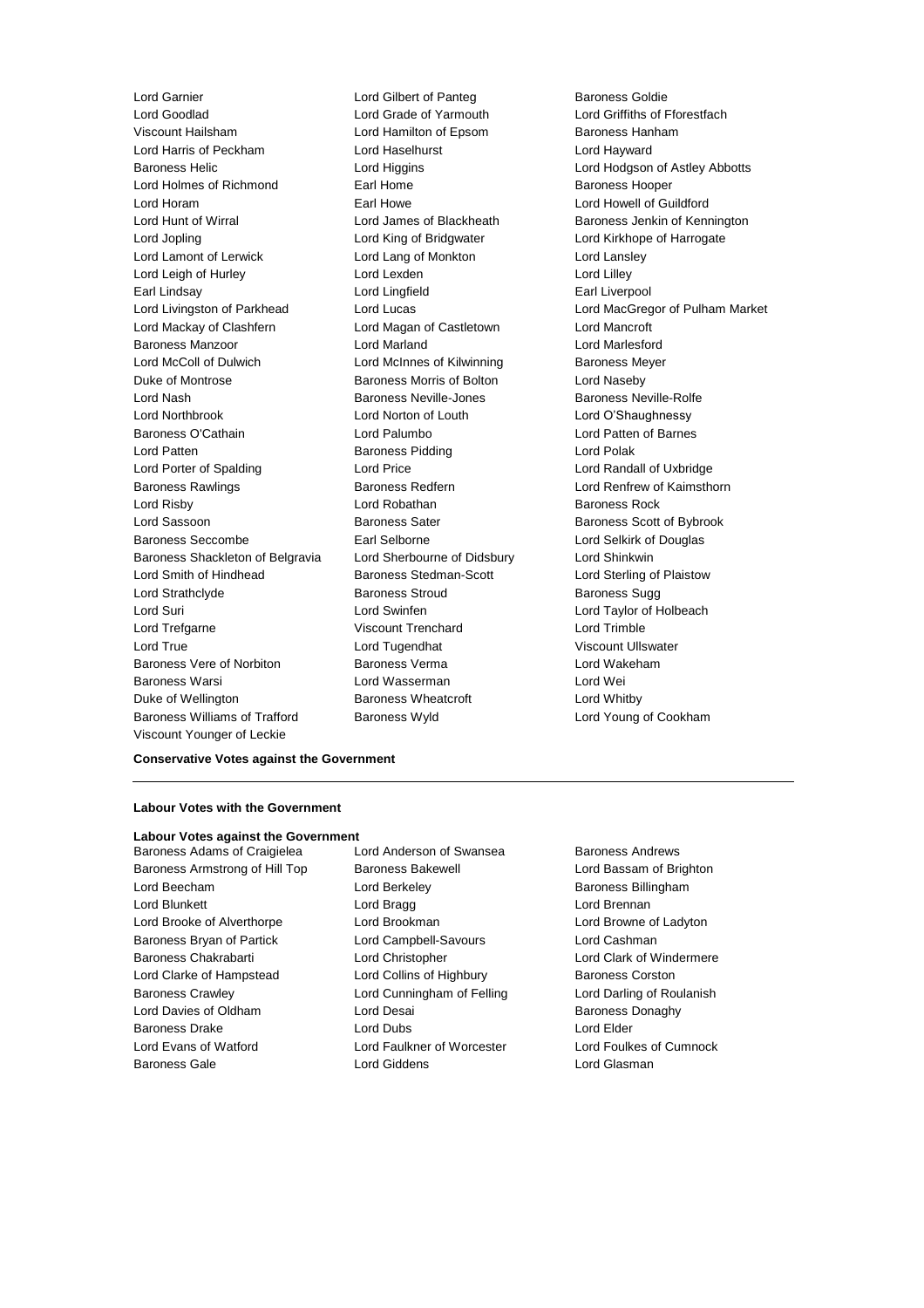Baroness Goudie Lord Grantchester Lord Griffiths of Burry Port Lord Grocott Lord Hain Viscount Hanworth Lord Harris of Haringey **Lord Haskel Lord Hanges** Lord Haworth Baroness Hayter of Kentish Town Baroness Healy of Primrose Hill Baroness Henig Baroness Hilton of Eggardon Lord Hollick Lord Howarth of Newport Baroness Howells of St Davids Lord Hughes of Woodside Lord Hunt of Chesterton Lord Hunt of Kings Heath Lord Irvine of Lairg Baroness Jones of Whitchurch Lord Jordan Lord Judd Lord Kennedy of Southwark Baroness Kingsmill Baroness Kinnock of Holyhead Lord Kinnock Lord Knight of Weymouth Baroness Lawrence of Clarendon Lord Lea of Crondall Lord Lennie Baroness Liddell of Coatdyke Lord Liddle Baroness Lister of Burtersett Lord Livermore Lord Lord MacKenzie of Culkein Baroness Mallalieu Baroness Massey of Darwen Lord Maxton Lord McAvoy Baroness McDonagh Baroness McIntosh of Hudnall Lord McKenzie of Luton Lord McNicol of West Kilbride Lord Mendelsohn Lord Monks **Lord Morgan** Lord Morgan Baroness Morris of Yardley Lord Morris of Aberavon Lord Morris of Handsworth Lord Murphy of Torfaen Baroness Nye **Lord Pendry Baroness Pitkeathley** Lord Ponsonby of Shulbrede Baroness Primarolo Baroness Prosser Lord Radice **Baroness Ramsay of Cartvale** Baroness Rebuck Lord Reid of Cardowan Lord Robertson of Port Ellen Lord Rooker Lord Rosser Lord Sawyer Baroness Sherlock Viscount Simon **Baroness Smith of Gilmorehill** Baroness Smith of Basildon Lord Snape Lord Stevenson of Balmacara Lord Stone of Blackheath Baroness Taylor of Bolton Baroness Thornton Baroness Thomas Lord Tomlinson Lord Touhig **Lord Tunnicliffe** Lord Tunnicliffe Lord Turnberg Baroness Warwick of Undercliffe Lord Watson of Invergowrie Lord Watts Baroness Wheeler **Baroness Whitaker Baroness Whitaker Lord Williams of Elvel** Lord Winston **Lord Wood of Anfield** Baroness Young of Old Scone

Baroness Golding Lord Goldsmith Lord Gordon of Strathblane

### **Liberal Democrat Votes with the Government**

#### **Liberal Democrat Votes against the Government**

Baroness Barker **Lord Beith** Baroness Benjamin Baroness Bonham-Carter of Yarnbury Baroness Bowles of Berkhamsted Lord Bradshaw Baroness Brinton Lord Bruce of Bennachie Baroness Burt of Solihull Lord Campbell of Pittenweem Lord Cotter Lord Dholakia Baroness Doocey **Baroness Falkner of Margravine** Baroness Featherstone Lord Foster of Bath **Lord Fox** Lord Fox **Baroness Garden of Frognal** Lord German **Baroness Grender** Baroness Hamwee Baroness Harris of Richmond Baroness Humphreys Lord Hussain Baroness Hussein-Ece **Baroness Janke** Baroness Janke **Baroness Jolly** Lord Jones of Cheltenham Lord Kirkwood of Kirkhope Baroness Kramer Lord Lee of Trafford **Baroness Ludford** Lord McNally Lord Newby Baroness Northover Lord Oates Lord Paddick **Lord Palmer of Childs Hill Baroness Parminter** Baroness Pinnock Baroness Randerson Lord Redesdale Lord Rennard Lord Roberts of Llandudno Baroness Scott of Needham Market Lord Scriven **Lord Sharkey Baroness Sheehan** Lord Shipley Lord Shutt of Greetland Lord Steel of Aikwood Lord Stoneham of Droxford Lord Storey Lord Strasburger Baroness Suttie Lord Taverne Lord Taylor of Goss Moor Lord Thomas of Gresford **Baroness Thomas of Winchester** Baroness Thornhill

Lord Addington **Lord Allan of Hallam** Baroness Bakewell of Hardington Mandeville